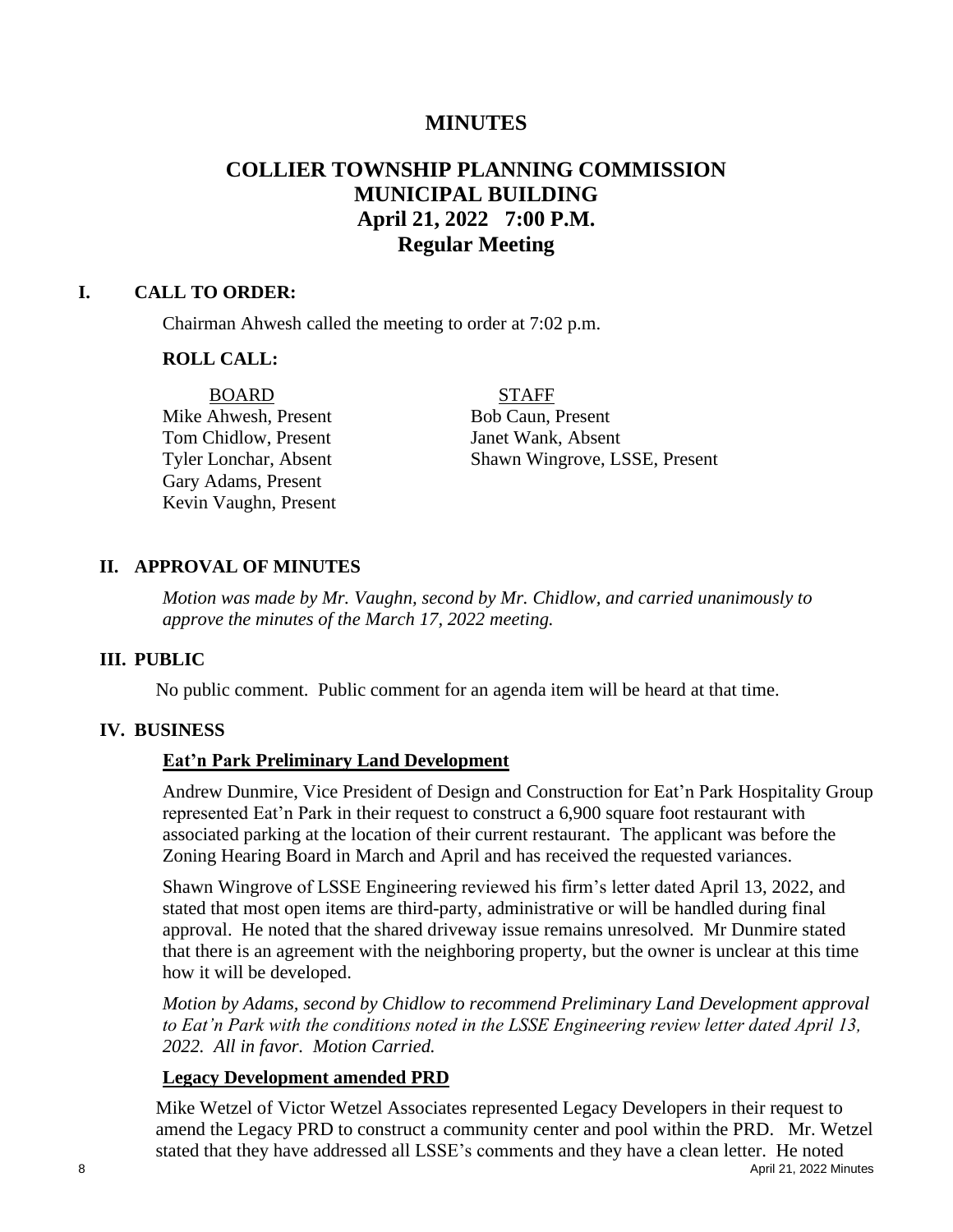that they added additional landscaping especially in the back with 25 evergreen trees at the top of the slope. They also submitted a photometric plan that includes the addition of upgraded lighting.

## *Public comment*

Frank Nogal of 500 Azalea Lane asked if the construction of the clubhouse will be bonded. Mr. Caun replied that we generally do not bond clubhouse construction but do bond public improvements that will be dedicated to the Township. Mr. Wingrove stated that a performance bond would be required for the parking, lighting, and landscaping around the building.

*Motion by Vaughn, second by Chidlow to recommend tentative approval of the Legacy amended PRD plan. All in favor. Motion Carried.*

## **Neville House Preliminary/Final Land Development**

The applicant has requested an extension of time to address some of the comments in the LSSE review letter date April 4, 2022. They intend to be before the Planning Commission next month.

## **NRP Properties zoning ordinance text amendment request**

Kevin McKeegan of Meyer, Unkovic & Scott and Chris Durr of NRP represented NRP in their request to permit as conditional use, garden and mid-rise apartments along with other technical changes to facilitate development of these uses in the B-1-A District. The B-1-A is only located in one area of the township and is designated as highway industrial. NRP is interested in 12 acres on the westerly side of Trader Jacks. The area is now vacant. They would eventually like develop it into multifamily apartment type project.

They have submitted to the planning commission a text amendment that includes garden and mid-rise apartments as conditional use along with requirements and specifications that would have to be met. As part of the text amendment requirements, they want to create a denser project with an increased maximum of dwelling units, increased building height and length as well as reduced parking ratio and rear yard setbacks.

There was some discussion regarding how these fit into the comprehensive plan and a connector from Interstate 79.

## *Public comment*

Mr. Jack Cargnoni stated that the state said 15 years ago that the connector would have to be paid for as part of a collective.

This item will be discussed in more detail at the workshop meeting.

## **NVR Woodville Associates rezoning request**

Greg Hillard of Ryan Homes is requesting rezoning on approximately 200 acres of the Woodville property that is currently zoned R-1. This parcel has been in discussion previously with the planning commission and it was discussed at that time about adding a new zoning district. The new ordinance was developed using language that was in the zoning ordinance and tweaking it to the plan.